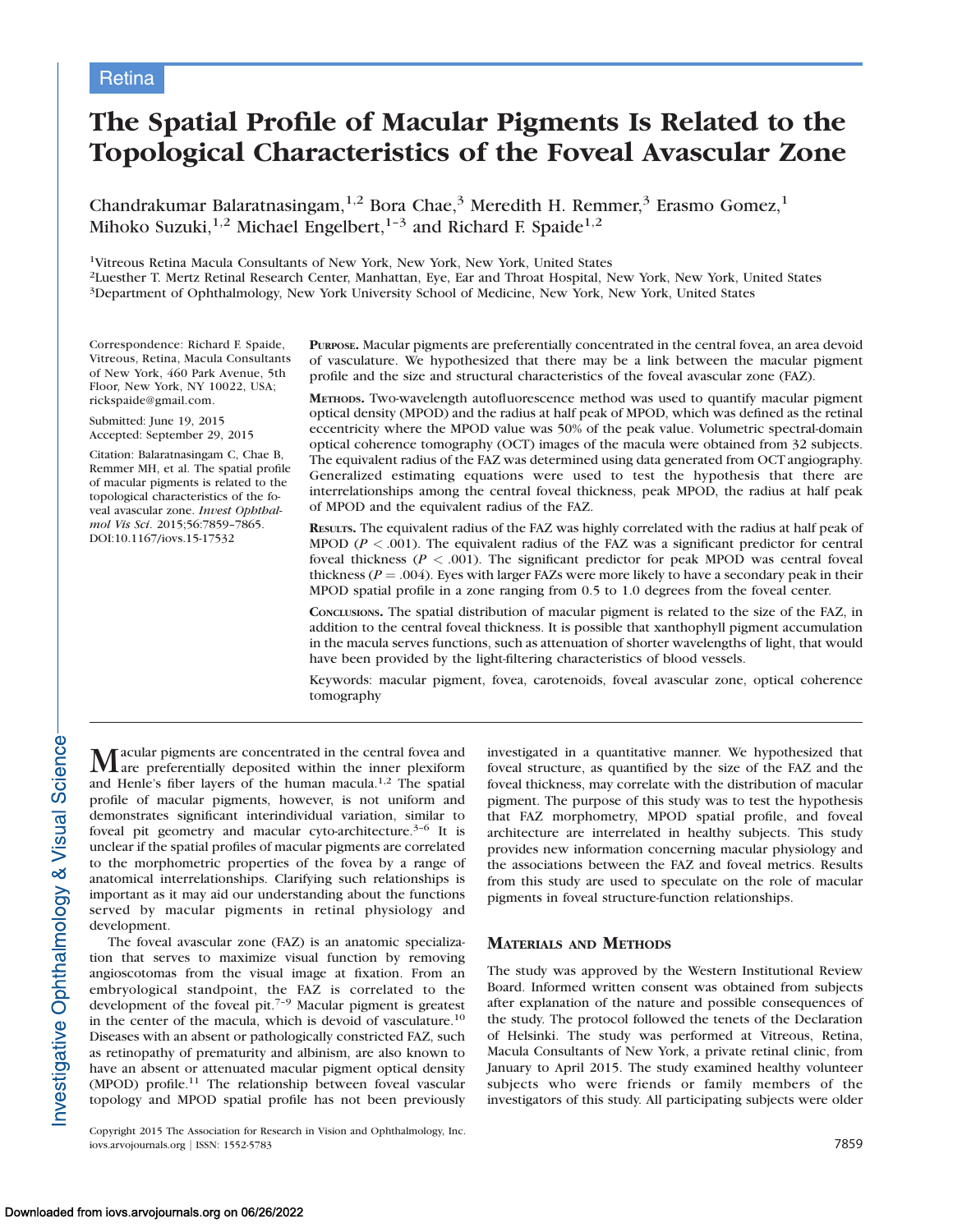

FIGURE 1. Quantitative analysis of MPOD spatial profile and FAZ size. The dual autofluorescence method for quantifying MPOD uses images excited by wavelengths that are differentially absorbed by macular pigment (488 nm [A], and 512 nm [B]). The differences in log intensity between these two images are used to generate a grayscale image (C) in which pixel intensity is proportional to MPOD. The spatial profile of MPOD (D) is generated by inbuilt software that compares MPOD values at the fovea to a reference point, which in this study was defined as the 6-degree eccentricity (green lines). Measurements were taken of Peak MPOD (red vertical line) and the eccentricity where the MPOD value was measured as 50% of the peak MPOD (red arrow; fenestrated line). The latter point was defined as the radius at half peak of MPOD. The FAZ size (E) was determined by calculating the area of the FAZ (green shade) on OCTA, approximating a circle to fit this area (blue dashed line) and calculating the radius of this circle (red line). This was defined as the equivalent radius (ER) of the FAZ. Structural OCT (F) was used to determine CFT (double arrow), which was defined as the distance from the RPE to the inner limiting membrane.



FIGURE 2. Topological relationships between the FAZ (A), MPOD spatial profile (B, C) and CFT (D) in an eye with a small FAZ. Note the monotonic decline in MPOD between the foveal center and peripheral eccentricities. The radius at half peak MPOD is approximately 0.75° (vertical blue line).

than 18 years and had no known history of ocular or systemic diseases. None of the subjects were using vitamin supplements. Data were acquired from both eyes of all subjects with the exception of five individuals who requested only one eye to be evaluated for this study.

## Macular Pigment Optical Density Spatial Profile

The technique that was used to determine the MPOD spatial profile is illustrated in Figure 1. The MPOD measurements were determined by using a dual wavelength autofluorescence technique that has previously been described.<sup>12</sup> All measurements were obtained using the confocal scanning laser ophthalmoscope on the Heidelberg Retina Angiograph (Heidelberg Engineering, Inc., Heidelberg, Germany).13,14 Once steady fixation was maintained, the scanning laser ophthalmoscope was focused on the macular region and autofluorescence images were captured at 488 nm and 512 nm within a 20° field centered at the fovea. System software was then used to generate an average MPOD grayscale map by digital subtraction of log autofluorescence images.<sup>12</sup> The intensity of the grayscale map (0–255 units) was proportional to MPOD. The MPOD spatial profile was generated from the grayscale map by calculating mean MPOD values for circles centered on the fovea. The reference location was selected at an eccentricity of 6° because previous reports have shown that the MPOD spatial profile flattens at approximately this location in healthy human subjects.3,5,15,16 The radius at half peak of MPOD was also manually determined from the MPOD map and was defined as the retinal eccentricity (in degrees) where the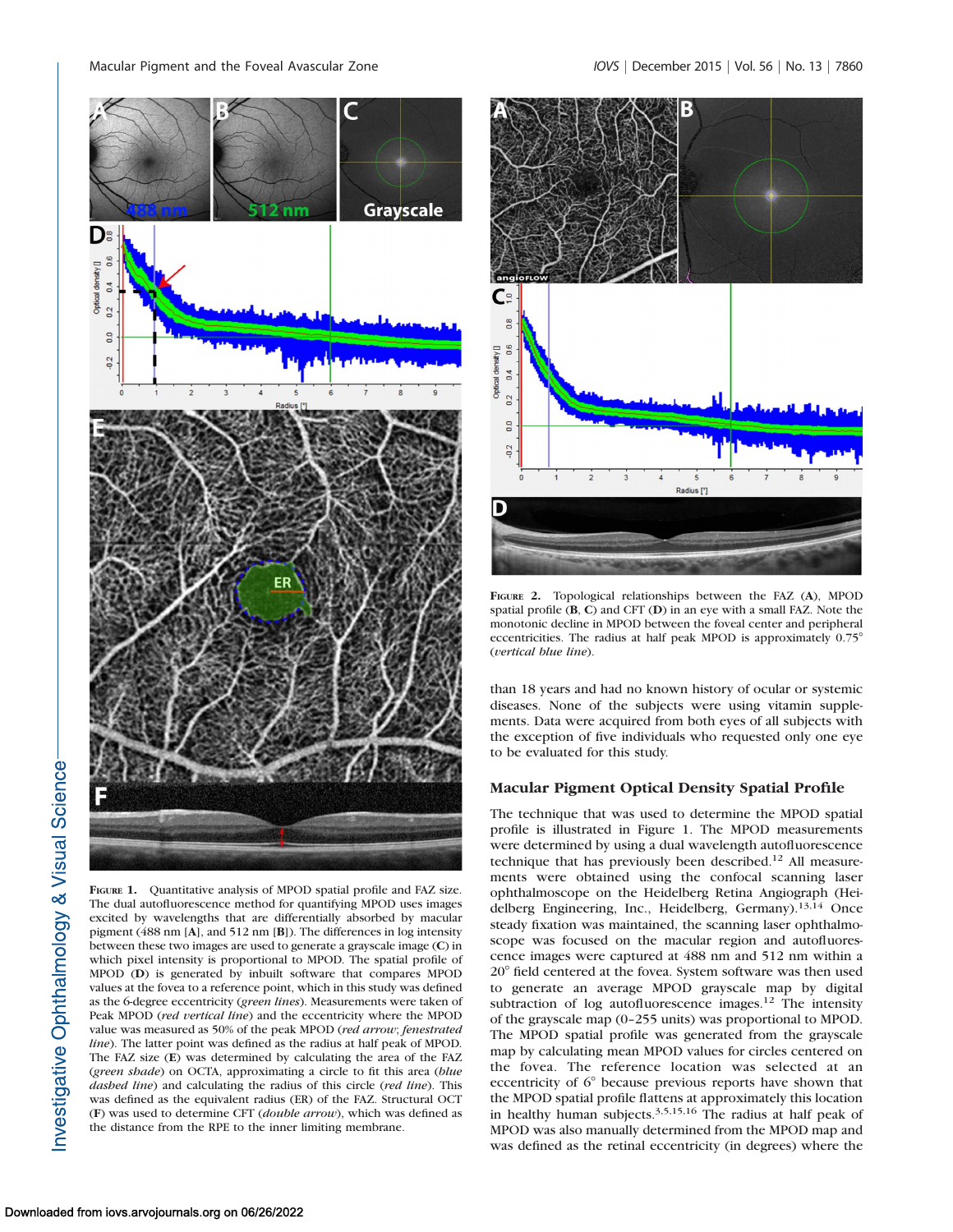

FIGURE 3. Topological relationships between the FAZ (A), MPOD spatial profile (B, C), and CFT (D) in an eye with a large FAZ. Note the subpeak in the MPOD spatial profile at approximately 1° eccentricity. The radius at half peak MPOD is approximately 1.7° (vertical blue line). On spectraldomain OCT, the central fovea appears thinner than eyes with small FAZs and this correlates with a lower peak MPOD value.

MPOD value was 50% of the peak MPOD. The radius at half peak of MPOD was determined by two independent examiners and the average measurement was used for statistical analysis.

Qualitative assessments of the MPOD spatial profile were also performed. If the decrease in MPOD approximated an exponential, monotonic decline with eccentricity, it was classified as a ''no-ring profile'' (Fig. 2). If subpeaks were observed in the MPOD spatial profile in a zone ranging from 0.5 to 1.0 degrees from the foveal center, then it was classified as a "ring profile" (Fig.  $3$ ).<sup>17,18</sup>

# Central Foveal Thickness and Axial Length **Measurements**

Volumetric images of the central  $20^0 \times 15^0$  were captured using high-resolution spectral-domain optical coherence tomography (OCT) on the Heidelberg Spectralis (Heidelberg Engineering). Volumes were composed of 49 B-scans with 9 Ascans averaged for each B-scan. The B-scan image of the central fovea was used for quantitative analysis. Point thickness of the central fovea was measured with the calipers provided by the OCT software and was defined as the distance between the RPE and inner limiting membrane (Fig. 1). Central foveal thickness (CFT) was measured by two examiners and the

average measurement was used for statistical analysis. Axial length measurements were collected with the IOLMaster (Carl Zeiss Meditec, Dublin, CA, USA), which uses partial coherence interferometry to calculate the length of the eye.

# Foveal Avascular Zone Measurements With OCT Angiography

The instrument used for OCT angiography (OCTA) images is based on the Optovue RTVue XR Avanti (Optovue, Inc., Freemont, CA, USA) to obtain split spectrum amplitude decorrelation angiography images. This instrument has an Ascan rate of 70,000 scans per second, using a light source centered on 840 nm and a bandwidth of 45 nm. Each OCTA volume contains  $304 \times 304$  A-scans with two consecutive Bscans captured at each fixed position before proceeding to the next sampling location. The scan area was  $3 \times 3$  mm. Each OCTA volume is acquired in 3 seconds and two orthogonal OCTA volumes were acquired so as to perform motion correction to minimize motion artifacts arising from microsaccades and fixation changes. Angiography information displayed is the average of the decorrelation values when viewed perpendicularly through the thickness being evaluated. If the image processed with motion correction software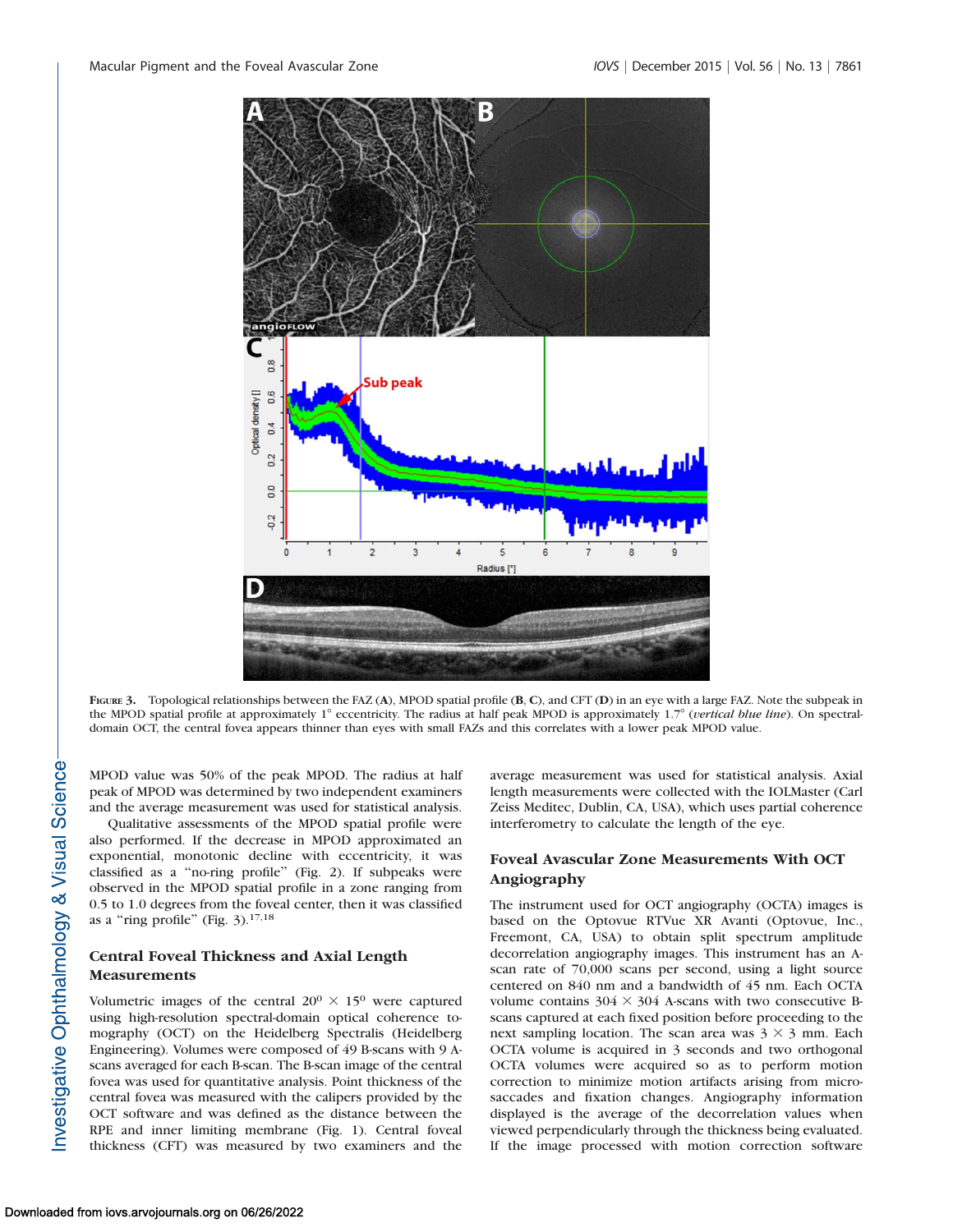| TABLE 1. Summary Statistics for Axial Length, CFT, Equivalent Radius |  |
|----------------------------------------------------------------------|--|
| of the FAZ, MPOD, and Radius at Half Peak of MPOD                    |  |

|                         | Axial<br>Length,<br>mm | CFT,<br>$\mu$ m |         |       | Radius at<br>Equivalent Peak Half Peak of<br>Radius, deg MPOD MPOD, deg |
|-------------------------|------------------------|-----------------|---------|-------|-------------------------------------------------------------------------|
| Mean                    | 24.5                   | 206             | 1.015   | 0.578 | 1.11                                                                    |
| Median                  | 241                    | 202             | 0.966   | 0.590 | 1.11                                                                    |
| SD.<br><b>Ouartiles</b> | 1.5                    | 19.2            | 0.221   | 0.128 | 0.31                                                                    |
| 25th<br>percentile      | 23.3                   | 195             | 0.868   | 0.485 | 0.90                                                                    |
| 75th<br>percentile      | 25.6                   | 210             | 1 1 7 1 | 0.680 | 1.25                                                                    |

Mean, median, SD, and upper and lower quartiles for each parameter are provided.

demonstrated artifact in the form of doubling of vascular structures or sideways shearing of the image, then image acquisition was repeated.

Image analysis was performed using Adobe Photoshop cc (Adobe Systems, Inc., San Jose, CA, USA). The OCTA images from screen capture program integrated in the AngioView software (Optovue, Inc., Freemont, CA, USA) was used to obtain the vascular images. Gain and contrast were adjusted if necessary, using the brightness/contrast function, to allow clear delineation of the FAZ. The magic wand tool was then used to manually demarcate the boundaries of the FAZ. We used a tolerance of 15 and repeatedly used the magic wand tool to select the FAZ. If the selection spilled outside of the FAZ, the excess selection was trimmed using the lasso tool. If there were regions in the FAZ where pixel value exceeded the selected pixel value plus tolerance, then they were not selected by the magic wand tool. In these instances, the lasso tool was also used to manually select pixel outliers. The area measurement function was then used to determine the area of the FAZ in pixels<sup>2</sup> and this value was converted to  $\mu$ m<sup>2</sup> using scale conversion. This area was used to calculate a circle with an equivalent area and the equivalent radius (in degrees) of this circle as centered on the fovea was determined (Fig. 1). One degree was defined as  $288 \mu m$ .<sup>19</sup> The equivalent radius of the

TABLE 2. Bivariate Correlation Analyses Between the ER of the FAZ, Peak MPOD, Radius at Half Peak of MPOD, and CFT

|                                |                           | <b>CFT</b>     | Equivalent<br><b>Radius</b> | Radius at<br><b>Half Peak</b><br>of MPOD |
|--------------------------------|---------------------------|----------------|-----------------------------|------------------------------------------|
| Equivalent radius              | Pearson<br>correlation    | $-0.601$       |                             |                                          |
|                                | Significance,<br>2-tailed | $<$ 0.001 $\,$ |                             |                                          |
| Radius at half<br>peak of MPOD | Pearson<br>correlation    | $-0.320$       | 0.690                       |                                          |
|                                | Significance,<br>2-tailed | 0.020          | < 0.001                     |                                          |
| Peak MPOD                      | Pearson<br>correlation    | 0.345          | $-0.051$                    | $-0.126$                                 |
|                                | Significance,<br>2-tailed | 0.011          | 0.702                       | 0.343                                    |

Significant negative correlations were identified between CFT and equivalent radius of the FAZ and also CFT and the radius at half peak MPOD. Positive correlations were identified between equivalent radius of the FAZ and radius at half peak MPOD and also between CFT and peak MPOD.

TABLE 3. Interocular Correlations for Quantified Parameters

|                                      | Pearson<br>Correlation | Significance,<br>2-Tailed |
|--------------------------------------|------------------------|---------------------------|
| Equivalent radius of the FAZ         | 0.911                  | 0.000                     |
| Peak macular pigment optical density | 0.897                  | 0.000                     |
| Radius at half peak of MPOD          | 0.920                  | 0.000                     |
| <b>CFT</b>                           | 0.806                  | 0.000                     |

There was significant intereye correlation for the size of the FAZ as measured using ER, peak MPOD, radius at half peak of MPOD, and CFT.

FAZ was determined by two independent examiners and the average measurement was used for quantitative analysis.

#### Statistical Analysis

Data were analyzed with descriptive statistics and to evaluate relationships between the size of the FAZ, CFT, peak MPOD, and radius at half peak of MPOD generalized estimating equations were used. A P value less than or equal to 0.05 was considered significant. The IBM SPSS version 21 statistical package was used (IBM Corporation, Armonk, NY, USA). Results are provided as mean  $\pm$  SD.

## **RESULTS**

There were 59 eyes of 32 subjects, who were a mean of 31.3  $\pm$ 6.6 years; 15 were male. The mean axial length was  $24.5 \pm 1.5$ mm and the mean CFT was  $206.0 \pm 19.2$  µm. Signal score index on OCTA was greater than 60 out of 100 for all subjects (mean 80.1, SD 6.5).

The correlation between axial length and CFT was not significant ( $P = 0.207$ ). The correlation between axial length and equivalent radius was also not significant ( $P = 0.192$ ). The spatial relationships between FAZ topology, MPOD profile, and CFT for small and large FAZs are presented in Figures 2 and 3, respectively. The mean peak MPOD was 0.578 (SD 0.128) and the mean radius at half peak of MPOD was 1.11 degrees (SD 0.31; Table 1). Subpeaks in the MPOD spatial profile in a zone ranging from 0.5 to 1.0 degrees from the foveal center were more commonly observed in eyes with greater-sized FAZs (Fig. 3). Bivariate analysis showed significant negative correlation between CFT and both the equivalent radius of the FAZ and the radius at half peak of MPOD (Table 2). There was a high degree of bilateral symmetry for these parameters (Table 3).

Because many patients had bilateral imaging, the data were analyzed with generalized estimating equations. The results of these analyses are shown in Tables 4 to 6. The only significant predictor of the radius at half peak of MPOD was the size of the FAZ as expressed by the equivalent radius (Table 4). The only

TABLE 4. Analysis of Interrelationships with Generalized Estimating Equations Using Radius at Half Peak of MPOD as the Dependent Variable

|                                                        |   |           | 95% Wald<br>Confidence<br>Interval |       | <b>Hypothesis</b><br><b>Test</b> |                  |
|--------------------------------------------------------|---|-----------|------------------------------------|-------|----------------------------------|------------------|
| <b>Parameter</b>                                       | К | <b>SE</b> |                                    |       | Lower Upper Wald $\gamma^2$      | P                |
| Intercept<br>Equivalent radius 0.968 0.177 0.621 1.316 |   |           | $0.128$ $0.171$ $-0.208$           | 0.464 | 0.559<br>29.850                  | 0.460<br>< 0.001 |

The only significant predictor was the size of the FAZ as expressed by the equivalent radius.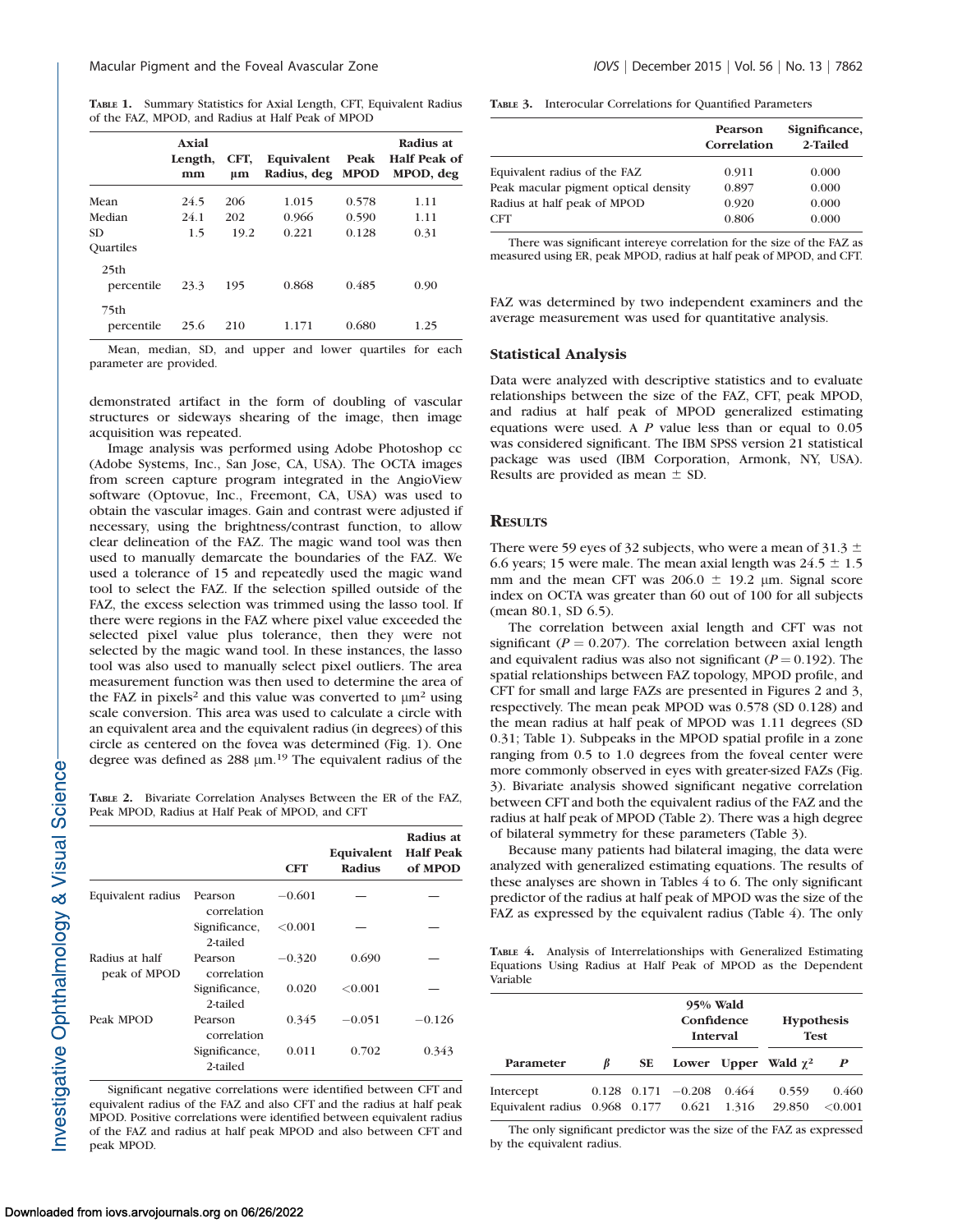|  | TABLE 5. Analysis of Interrelationships With Generalized Estimating Equations Using CFT as the Dependent Variable |  |  |  |  |
|--|-------------------------------------------------------------------------------------------------------------------|--|--|--|--|
|--|-------------------------------------------------------------------------------------------------------------------|--|--|--|--|

|                   |           | <b>SE</b> | 95% Wald<br>Confidence<br><b>Interval</b> |              | <b>Hypothesis</b><br><b>Test</b> |         |
|-------------------|-----------|-----------|-------------------------------------------|--------------|----------------------------------|---------|
| Parameter         |           |           | Lower                                     | <b>Upper</b> | Wald $\gamma^2$                  | D       |
| Intercept         | 257.961   | 14.5947   | 229.356                                   | 286.566      | 312.407                          | < 0.001 |
| Equivalent radius | $-51.445$ | 12.679    | $-76.296$                                 | $-26.595$    | 16.463                           | < 0.001 |

The only significant predictor was the size of the FAZ as expressed by the equivalent radius.

significant predictor of CFT was the equivalent radius of the FAZ (Table 5). The significant predictor for peak MPOD was CFT (Table 6).

## **DISCUSSION**

This study quantified the relationships between the topological characteristics of the FAZ and the MPOD spatial profile. The findings are as follows: (1) The equivalent radius of the FAZ is highly correlated with the radius at half peak of MPOD. (2) The equivalent radius of the FAZ is a significant predictor for CFT. (3) Central foveal thickness is a significant predictor for peak MPOD. (4) Interocular correlations for FAZ size, CFT, and the spatial profile of MPOD are significant. (5) Eyes with larger FAZs are more likely to have a secondary peak in their MPOD profile in a zone ranging from 0.5 to 1.0 degrees from the foveal center.

Theories concerning the function of macular pigments date back more than a century and the proposed roles for macular pigments include decreasing light scattering, reducing chromatic aberration, minimizing short wavelength– induced phototoxicity, increasing contrast, and protecting retinal structures against oxidative injury.20–23 The absorption spectrum of macular pigments peaks at  $460 \text{ nm}$ ,<sup>2</sup> which is in the blue region of the visible spectrum. Blue light is more likely to be scattered as per the Rayleigh equation and therefore it is plausible that macular pigments serve to reduce light scattering and consequently glare, but only for wavelengths that excite S-cones. Phototoxic injury is also more likely to occur with short wavelength light, and it is probable that macular pigments serve to protect against oxidative injury.24,25

Macular pigments are concentrated in the central fovea. Macular pigment density drops precipitously at the border of the vascularized portions of the retina, suggesting there may be a degree of functional overlap in the physiological role served by macular pigments and retinal vessels. Snodderly and Weinhaus<sup>26</sup> estimated that approximately  $45%$  of the photons passing through the perifoveal retina of nonhuman primates would encounter one or more capillaries in their

TABLE 6. Analysis of Interrelationships With Generalized Estimating Equations Using Peak MPOD as the Dependent Variable

|            |       |        | 95% Wald<br>Confidence<br><b>Interval</b> |              | <b>Hypothesis</b><br><b>Test</b> |       |
|------------|-------|--------|-------------------------------------------|--------------|----------------------------------|-------|
| Parameter  | В     | SЕ     | Lower                                     | <b>Upper</b> | Wald $\gamma^2$                  | P     |
| Intercept  | 0.107 | 0.1667 | $-0.219$                                  | 0.434        | 0.414                            | 0.52  |
| <b>CFT</b> | 0.002 | 0.0008 | 0.001                                     | 0.004        | 8 266                            | 0.004 |

The only significant predictor was central foveal thickness (CFT).

trajectory toward the photoreceptor layer. It is therefore likely that foveal capillaries and their contained red blood cells serve to reduce the risk of short-wavelength–induced phototoxicity and photo-oxidative damage. The proximity of capillary plexuses and macular pigments (within avascular retina) to the photoreceptor layer suggest that both structures serve to reduce photo-oxidative damage to outer segments that contain a high concentration of polyunsaturated fatty acids.<sup>27</sup>

The final stages of foveal development are characterized by the sequential centrifugal displacement of inner retinal layers following centripetal migration of cones toward the foveal center.<sup>28</sup> In this study, we found that CFT is inversely correlated to the equivalent radius of the FAZ, suggesting that the extent of antiparallel migration of inner retinal layers modulates the size of the FAZ. It is likely that differences in the spatial profile of MPOD relates to interindividual variations in neurovascular relationships that form during foveal development.<sup>6</sup> We showed that eyes with larger FAZs were more likely to have subpeaks in the MPOD spatial profile. Tariq et al.<sup>18</sup> showed that subpeaks and ring-like structures in the MPOD spatial profile are heritable. As subpeaks are related to the size of the FAZ, it is possible that genetic factors also determine the topological characteristics of the FAZ.

The functional advantage of MPOD subpeaks is unclear; however, they may relate to the degree of inner retinal layer separation and the extent to which the outer nuclear layer encroaches on the foveal center.<sup>6</sup> In a study involving nonhuman primates, Snodderly et al.<sup>2</sup> proposed that subpeaks in the spatial profile of MPOD correlate to regions in which macular pigment dominance shifts from the inner plexiform layer to Henle's fiber layer. The occurrence of subpeaks may have relevance for understanding pathophysiological mechanisms involved in retinal diseases, as the work by Dietzel et al.<sup>29</sup> showed that ring-like structures in the MPOD spatial profile were significantly more common in persons without age-related maculopathy. Meyer zu Westrup and colleagues $14$  noted an inverse correlation between CFT and MPOD at 1 and 2 degree eccentricities. By extension, their findings are consistent with the present report. Because those eyes with a larger FAZ are more likely to have a subpeak in their MPOD profile and a lower CFT measurement, it would seem likely that MPOD at some eccentric location, such as 1 degree will be inversely related to CFT. Meyer zu Westrup et al.<sup>14</sup> did not find a correlation between CFT and MPOD at the 0 degree eccentricity and in this regard their results are different from our findings. The age of subjects in the study by Meyer zu Westrap et al.<sup>14</sup> was older than in our cohort (mean age 78.4 years). Furthermore, that study included participants with early AMD. Age<sup>30</sup> and retinal disease<sup>31</sup> are known to alter macular pigment distribution and are likely reasons why the results of Meyer zu Westrap et al.<sup>14</sup> were different from the findings in our present report. Liew et al.<sup>32</sup> found that CFT was positively correlated with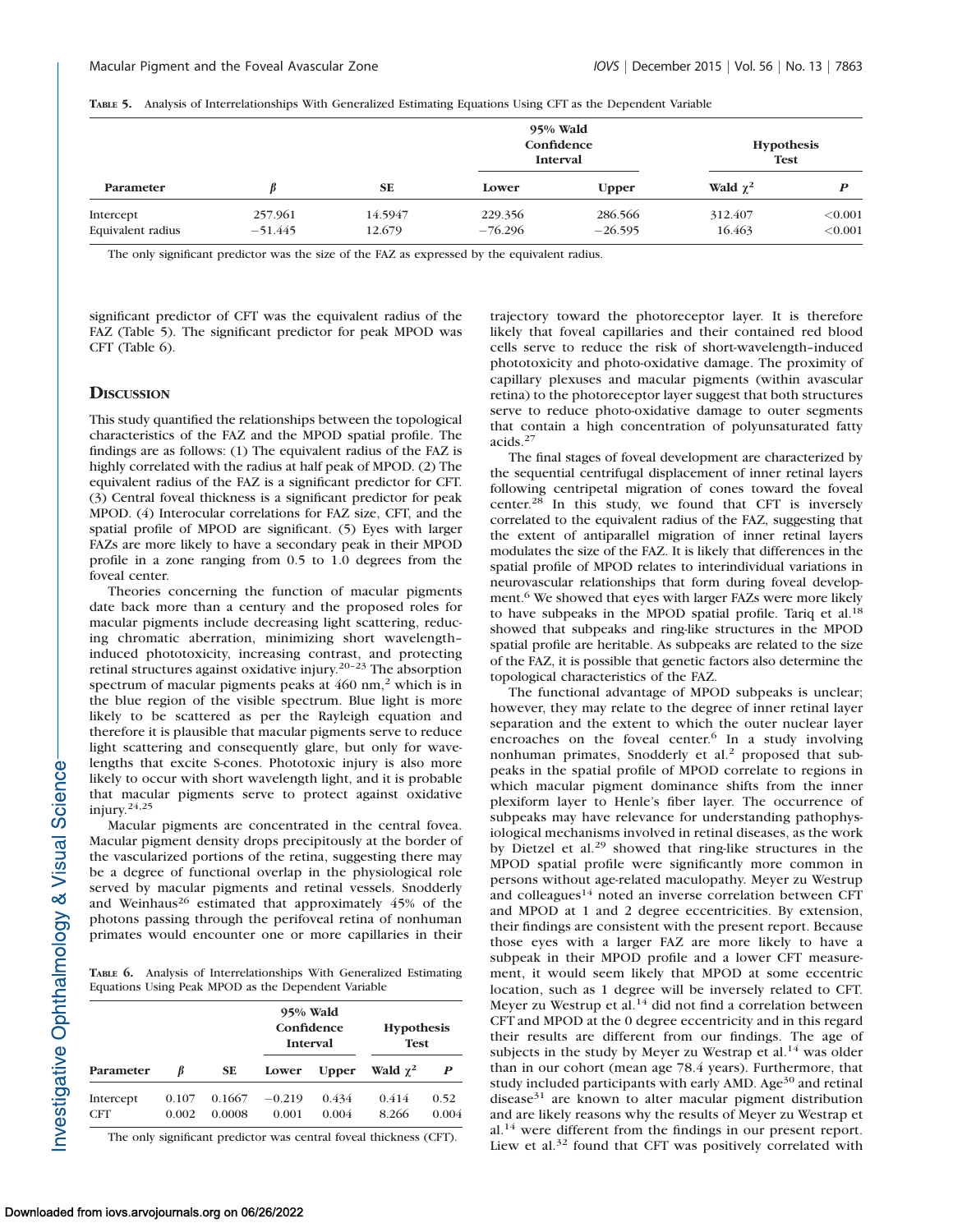MPOD and their study examined healthy subjects between 17 and 50 years of age.

This study provides new information concerning the interrelationships between the FAZ, foveal metrics, and MPOD spatial profile and expands the findings of previous authors that have documented relationships between the FAZ and foveal anatomy.9,14,33 The close interrelationship between the organization of foveal vessels and macular pigments is consistent with the hypothesis that macular pigments protect against photochemical damage. We, however, acknowledge several limitations of this study. The sample size in this study is restricted, and it will be important to evaluate a larger group of patients of different ages to determine if there is an agedependent change in the relationship between FAZ size and the MPOD spatial profile. The relationships between sex, ethnicity, FAZ size, and MPOD spatial profile were also not examined this study. Expanding our understanding of the spatial profile of MPOD and its relationships to anatomical structures is likely to be important, as it has relevance for understanding pathogenic mechanisms important in aging and retinal diseases.

#### Acknowledgments

Supported in part by the LuEsther T. Mertz Retinal Research Center, Manhattan Eye, Ear and Throat Hospital, New York, and The Macula Foundation, Inc., New York, New York, USA.

Disclosure: C. Balaratnasingam, None; B. Chae, None; M.H. Remmer, None; E. Gomez, None; M. Suzuki, None; M. Engelbert, Genentech (C), Bayer (C), Bristol Myer Squibbs (C); R.F. Spaide, Bausch and Lomb, Inc. (C), Teva Pharmaceuticals Industries Ltd. (C), Topcon Medical Systems, Inc. (C), P

### **References**

- 1. Snodderly DM, Auran JD, Delori FC. The macular pigment. II. Spatial distribution in primate retinas. Invest Ophthalmol Vis Sci. 1984;25:674–685.
- 2. Snodderly DM, Brown PK, Delori FC, Auran JD. The macular pigment. I. Absorbance spectra, localization, and discrimination from other yellow pigments in primate retinas. Invest Ophthalmol Vis Sci. 1984;25:660–673.
- 3. Nolan JM, Stringham JM, Beatty S, Snodderly DM. Spatial profile of macular pigment and its relationship to foveal architecture. Invest Ophthalmol Vis Sci. 2008;49:2134–2142.
- 4. Kirby ML, Galea M, Loane E, Stack J, Beatty S, Nolan JM. Foveal anatomic associations with the secondary peak and the slope of the macular pigment spatial profile. Invest Ophthalmol Vis Sci. 2009;50:1383–1391.
- 5. Hammond BR Jr, Wooten BR, Snodderly DM. Individual variations in the spatial profile of human macular pigment. J Opt Soc Am A Opt Image Sci Vis. 1997;14:1187–1196.
- 6. Tick S, Rossant F, Ghorbel I, et al. Foveal shape and structure in a normal population. Invest Ophthalmol Vis Sci. 2011;52: 5105–5110.
- 7. Provis JM, Diaz CM, Dreher B. Ontogeny of the primate fovea: a central issue in retinal development. Prog Neurobiol. 1998; 54:549–580.
- 8. Chui TY, Zhong Z, Song H, Burns SA. Foveal avascular zone and its relationship to foveal pit shape. Optom Vis Sci. 2012; 89:602–610.
- 9. Chui TY, VanNasdale DA, Elsner AE, Burns SA. The association between the foveal avascular zone and retinal thickness. Invest Ophthalmol Vis Sci. 2014;55:6870–6877.
- 10. Nussbaum JJ, Pruett RC, Delori FC. Historic perspectives. Macular yellow pigment. The first 200 years. Retina. 1981;1: 296–310.
- 11. Abadi RV, Cox MJ. The distribution of macular pigment in human albinos. Invest Ophthalmol Vis Sci. 1992;33:494–497.
- 12. Lima VC, Rosen RB, Prata TS, et al. Association of age and macular pigment optical density using dual-wavelength autofluorescence imaging. Clin Ophthalmol. 2013;7:685– 690.
- 13. Creuzot-Garcher C, Koehrer P, Picot C, Aho S, Bron AM. Comparison of two methods to measure macular pigment optical density in healthy subjects. Invest Ophthalmol Vis Sci. 2014;55:2941–2946.
- 14. Meyer zu Westrup V, Dietzel M, Pauleikhoff D, Hense HW. The association of retinal structure and macular pigment distribution. Invest Ophthalmol Vis Sci. 2014;55:1169-1175.
- 15. Trieschmann M, Spital G, Lommatzsch A, et al. Macular pigment: quantitative analysis on autofluorescence images. Graefes Arch Clin Exp Ophthalmol. 2003;241:1006–1012.
- 16. Trieschmann M, Heimes B, Hense HW, Pauleikhoff D. Macular pigment optical density measurement in autofluorescence imaging: comparison of one- and two-wavelength methods. Graefes Arch Clin Exp Ophthalmol. 2006;244:1565–1574.
- 17. Berendschot TT, van Norren D. Macular pigment shows ringlike structures. Invest Ophthalmol Vis Sci. 2006;47:709– 714.
- 18. Tariq A, Mahroo OA, Williams KM, et al. The heritability of the ring-like distribution of macular pigment assessed in a twin study. Invest Ophthalmol Vis Sci. 2014;55:2214–2219.
- 19. Drasdo N, Fowler CW. Non-linear projection of the retinal image in a wide-angle schematic eye. Br J Ophthalmol. 1974; 58:709–714.
- 20. Schultze M. Ueber den gelben Fleck der Retina, seinen Einflussauf normales Sehen und auf auf Farbenblindheit [On the Yellow Spot of the Retina: Its Influence on Normal Vision and on Colour Blindness]. Bonn: Verlag von Max Cohen & Sohn; 1866.
- 21. Schultze M. The retina. In: Stricker S, ed. Manual of Human and Comparative Histology. London: New Syndenham Society; 1873.
- 22. Khachik F, Bernstein PS, Garland DL. Identification of lutein and zeaxanthin oxidation products in human and monkey retinas. Invest Ophthalmol Vis Sci. 1997;38:1802–1811.
- 23. Bernstein PS, Khachik F, Carvalho LS, Muir GJ, Zhao DY, Katz NB. Identification and quantitation of carotenoids and their metabolites in the tissues of the human eye. Exp Eye Res. 2001;72:215–223.
- 24. Hammond BR, Johnson BA, George ER. Oxidative photodegradation of ocular tissues: beneficial effects of filtering and exogenous antioxidants. Exp Eye Res. 2014;129:135–150.
- 25. Snodderly DM. Evidence for protection against age-related macular degeneration by carotenoids and antioxidant vitamins. Am J Clin Nutr. 1995;62:1448S–1461S.
- 26. Snodderly DM, Weinhaus RS. Retinal vasculature of the fovea of the squirrel monkey, Saimiri sciureus: three-dimensional architecture, visual screening, and relationships to the neuronal layers. J Comp Neurol. 1990;297:145–163.
- 27. Anderson RE, Benolken RM, Dudley PA, Landis DJ, Wheeler TG. Proceedings: Polyunsaturated fatty acids of photoreceptor membranes. Exp Eye Res. 1974;18:205–213.
- 28. Springer AD, Hendrickson AE. Development of the primate area of high acuity, 3: temporal relationships between pit formation, retinal elongation and cone packing. Vis Neurosci. 2005;22:171–185.
- 29. Dietzel M, Zeimer M, Heimes B, Pauleikhoff D, Hense HW. The ringlike structure of macular pigment in age-related maculopathy: results from the Muenster Aging and Retina Study (MARS). Invest Ophthalmol Vis Sci. 2011;52:8016– 8024.

Investigative Ophthalmology & Visual Science